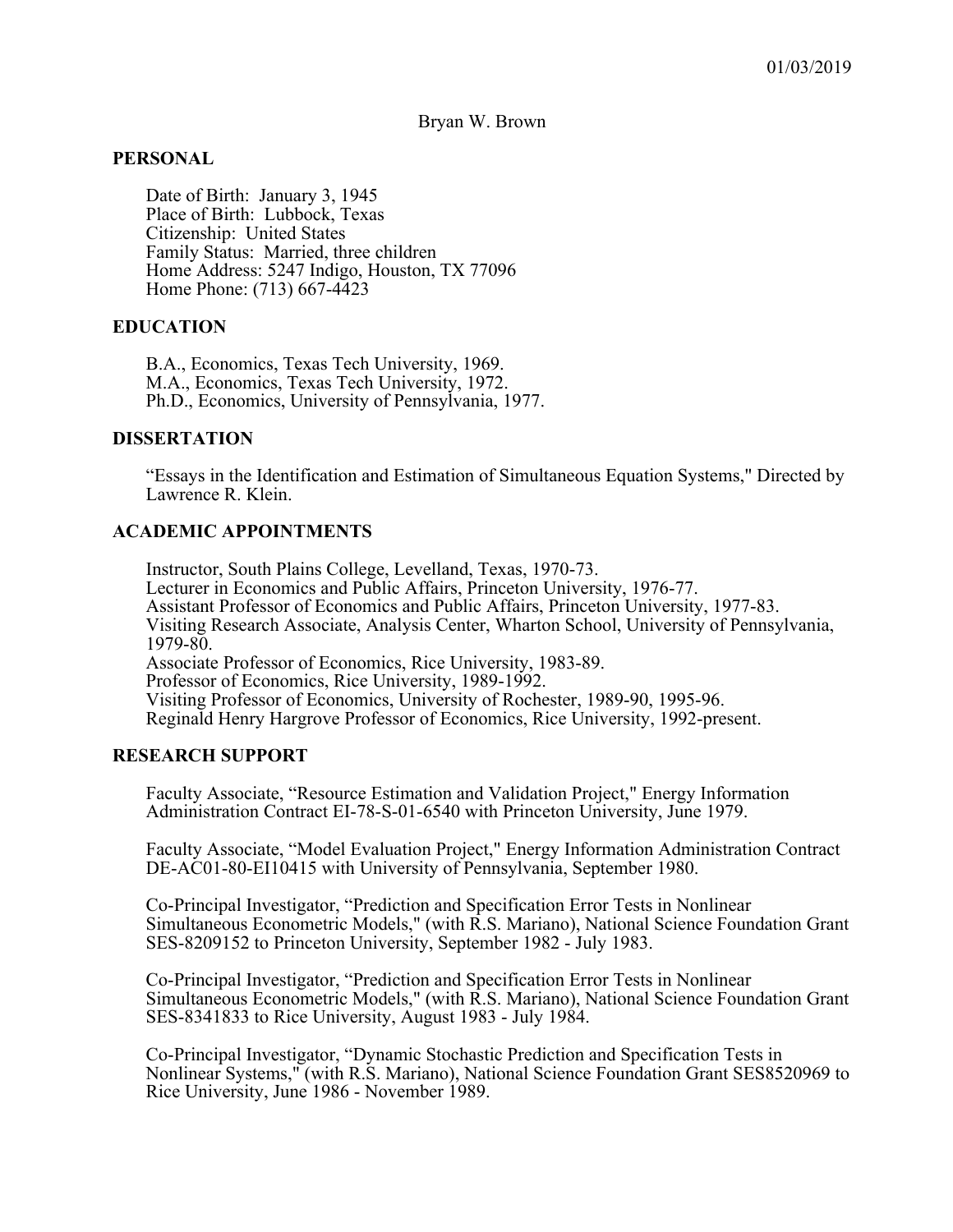Co-Principal Investigator, "Stochastic Simulations for Inference in Nonlinear Errors-in-Variables Models," (with R.S. Mariano), National Science Foundation Grant SES9011922 to Rice University, August 1990 - July 1991.

Principal Investigator, "Efficient Inference for Semiparametric and Nonparametric Models," National Science Foundation Grant SES-9905816 to Rice University, September 1999 – August 2004.

# **BOOKS**

*Econometric Inference Using Simulation Techniques*, (co-editor with A. Monfort and H. van Dijk), New York: John Wiley, 1995.

# **PUBLISHED PAPERS**

"On Misspecification of Independent Variables in Multiple Regression Models," (with R.D. Small and L.S. Mayer), in *American Statistical Association 1980 Proceedings of the Business and Economics Section*, Washington, D.C.: American Statistical Association.

"What Do Economists Know? An Empirical Study of Experts' Expectations," (with Shlomo Maital), *Econometrica*, Vol. 49, No. 2, March 1981.

"Sample Size Requirements in Full Information Maximum Likelihood Estimation," *International Economic Review*, Vol. 22, No. 2, June 1981.

"The Identification Problem in Systems Nonlinear in the Variables," *Econometrica*, Vol. 51, No. 1, January 1983.

"Asymptotic Behavior of Predictors in a Nonlinear Simultaneous Equations System," (with R.S. Mariano), *International Economic Review*, Vol. 24, No. 3, October 1983.

"Prediction-Based Tests for Misspecification in a Nonlinear Simultaneous System," (with R.S. Mariano), in S. Karlin, T. Amemiya, and L. Goodman (eds.), *Studies in Econometrics, Time Series, and Multivariate Statistics*, New York: Academic Press, 1983.

"Residual-Based Stochastic Prediction in Nonlinear Simultaneous Systems," (with R.S. Mariano), *Econometrica*, Vol. 52, No. 2, March 1984.

"The Identification Problem in Simultaneous Equation Models with Identities," *International Economic Review*, Vol. 26, No. 1, February 1985.

"Stochastic Prediction in Dynamic Nonlinear Systems," (with R.S. Mariano), *Annales de l'INSEE*, No. 59/60, 1985.

"The Random Utility Hypothesis and Inference in Demand Systems," (with M.B. Walker), *Econometrica*, Vol. 57, No. 3, June 1989.

"Measures of Deterministic Prediction Bias in Nonlinear Simultaneous Systems," (with R.S. Mariano), *International Economic Review*, Vol. 30, No. 3, October 1989.

"Predictors in Dynamic Nonlinear Models: Large-Sample Behavior," (with R.S. Mariano), *Econometric Theory*, Vol. 5, No.3, December 1989.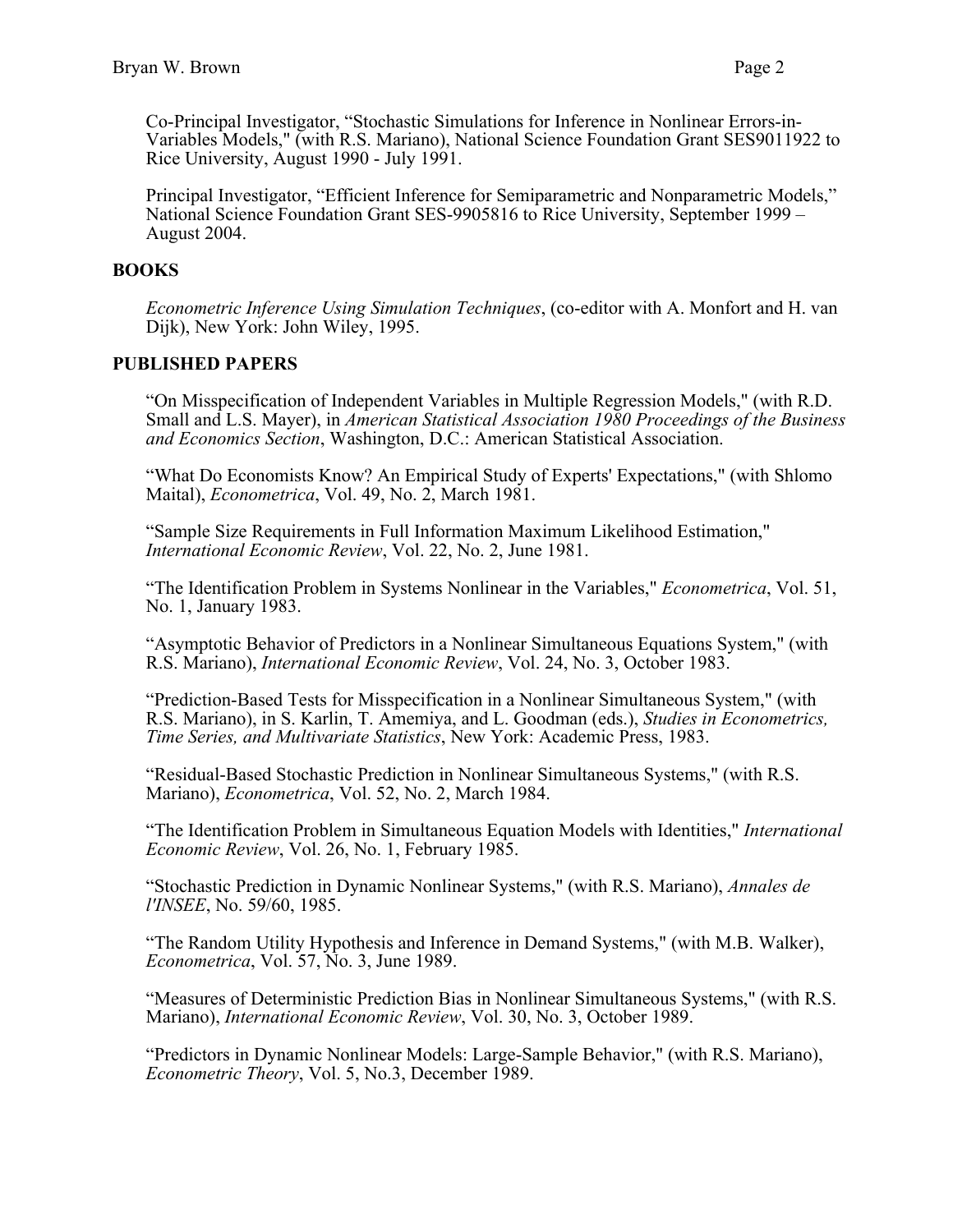"Stochastic Simulation, Prediction, and Validation of Nonlinear Models," (with R.S. Mariano), in L. Klein and J. Marquez (eds.), *Economics in Theory and Practice: An Eclectic Approach*, Dordrecht: Kluwer Academic Publishers, 1989.

"Stochastic Simulation Tests of Nonlinear Econometric Models," (with R.S. Mariano), in L. Klein (ed.), *Comparative Performance of U.S. Econometric Models*, New York: Oxford University Press, 1991.

"Stochastic Simulation for Inference in Nonlinear Errors-in-Variables," (with R.S. Mariano), in *Handbook of Statistics*, Vol. II, (1993), 611-627.

"Stochastic Specification in Random Production Models of Cost-Minimizing Firms," (with M.B. Walker), *Journal of Econometrics*, Vol. 66, 1995, 175-205.

"Band Covariance Matrix Estimation Using Restricted Residuals: A Monte Carlo Study," (with Antonio Ligeralde), *International Economic Review*, Vol. 36, No. 3, August 1995, 752- 767.

"Reduced Variance Prediction in Nonlinear Simultaneous Systems," (with R.S. Mariano), in R. Mariano (ed.), *Advances in Statistical Computing*, London: JAI Press, 1997.

"Efficient Semiparametric Estimation of Expectations," (with W. Newey), *Econometrica,* Vol. 66, 1998, 453-464.

"Simulation Variance Reduction for Bootstrapping," in R. Mariano, T. Schuermann, and M. Weeks (eds.), *Simulation-Based Econometrics: Methods and Applications,* New York: Cambridge University Press, 2000.

"GMM, Efficient Bootstrapping, and Improved Inference," (with W. Newey), *Journal of Business and Economic Statistics*, Vol. 20, No. 4, October 2002, 507-517.

"Semiparametric Efficiency Bounds in Dynamic Nonlinear Systems Under Elliptical Symmetry," (with D. Hodgson), *Econometrics Journal,* Vol 10, No. 1, 2007, 35-48.

### **OTHER PAPERS**

"Semi- and Non-parametric Tests of Independence," (with X. Ming), September 1994.

"Efficient Estimation of Covariance Matrices in Semiparametric Models," (with Whitney Newey), January 1996.

"Efficient Semiparametric Estimation of the Partially Linear Model," (with Weiyu Gao), June 1999.

"Efficient Semiparametric Estimation of Expectations in Dynamic Systems," (with Byung Jeon), February 2001.

"Efficient Semiparametric Estimation in Dynamic Nonlinear Systems," (with Beong Jeun), March 2001.

"Efficient Estimation of Nuisance Parameters in Semiparametric Models," (with Whitney Newey), August 2001.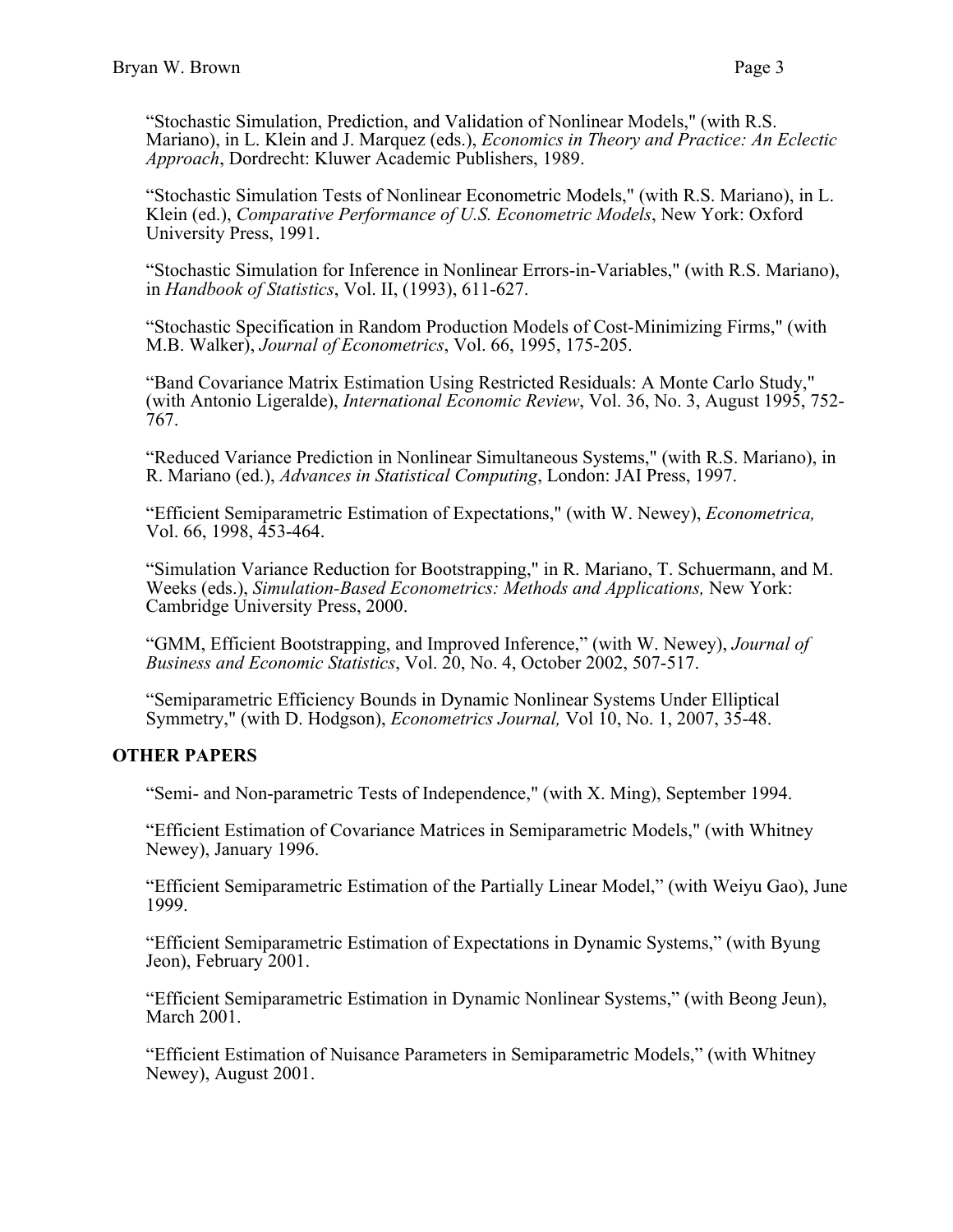"Efficient Semiparametric Estimation of the Conditional CAPM Model," (with Douglas Hodgson), February 2007.

"Efficient Bootstrapping for Semiparametric Models," (with Whitney Newey), July 2016.

"Efficient Semiparametric Prediction Intervals and Regions," May 2018.

"The Identification Problem in Nonlinear Systems Revisited," Novenber 2018.

### **PAPERS IN PROGRESS**

"Identification in Nonlinear Systems with Elliptically Symmetric Errors."

"Semiparametric Efficient Estimation of Nonlinear Systems with Independent Errors," (with Whitney Newey).

 "Exchange Rate Behavior Under Target Zone Policies: A Semiparametric Approach," (with Douglas Hodgson).

# **BOOKS IN PROGRESS**

*Econometric Methods*, January 2019.

# **OTHER PROFESSIONAL ACTIVITIES**

Member, American Economic Association American Statistical Association Econometric Society Referee, *American Economic Review Rand Journal of Economics Econometrica Econometric Theory Journal of the American Statistical Association Journal of Applied Econometrics Journal of Econometrics Journal of Political Economy International Economic Review* Reviewer, Energy Information Administration National Science Foundation

### **REFERENCES**

Thomas F. Cooley, Stern School of Business, New York University, 44 West 4th Street, KMC 7-88, New York, NY 10012

Roberto S. Mariano, Emeritus Professor (Founding Dean), Singapore Management University, 90 Stamford Road, Singapore 178903

Whitney Newey, Department of Economics, Massachusetts Institute of Technology, Cambridge, Massachusetts 02139

Adrian R. Pagan, Emeritus Professor, School of Economics, Room 370 Level 3, The University of Sidney, NSW 2006 Australia